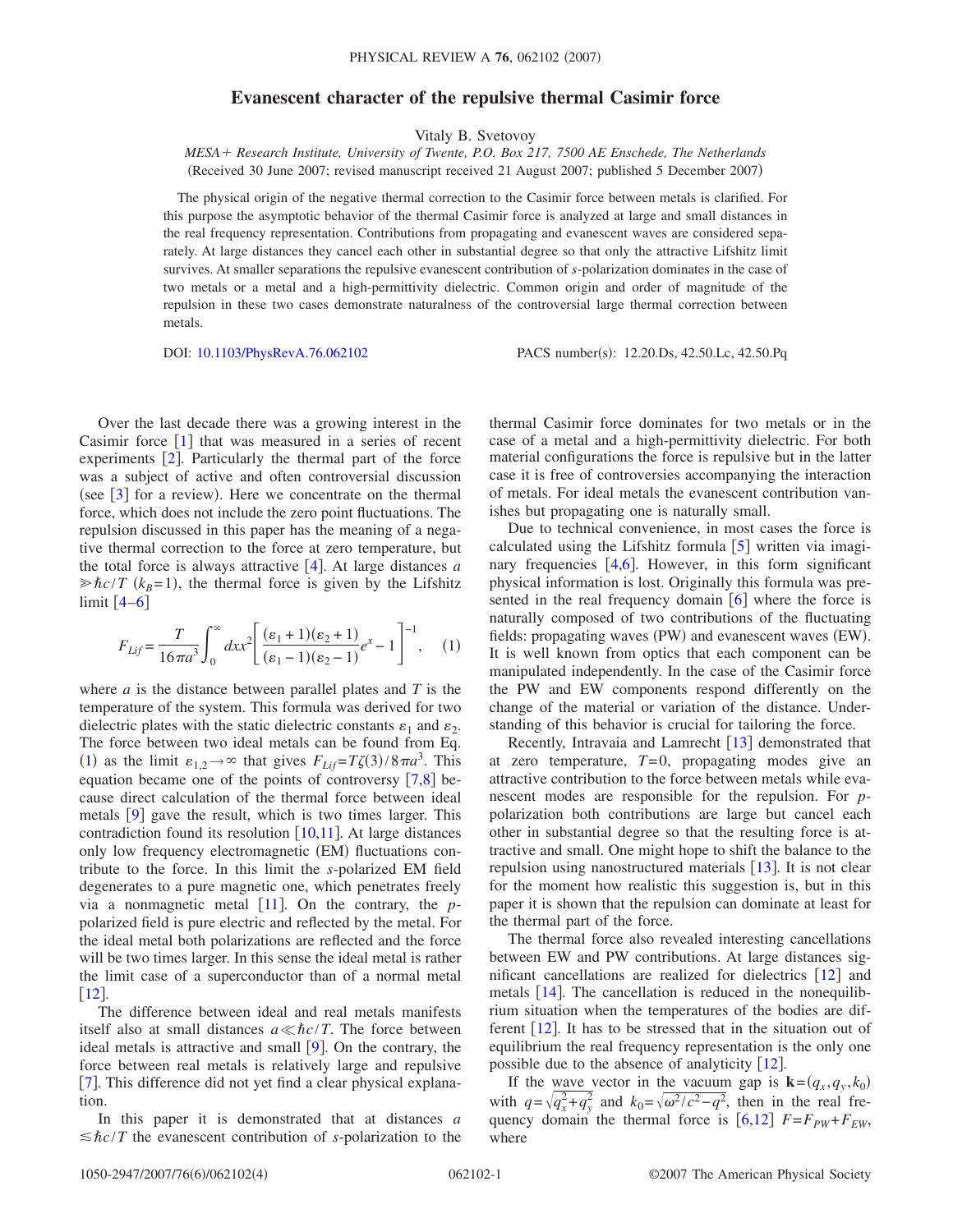<span id="page-1-4"></span>
$$
F_{PW}(a,T) = -\frac{\hbar}{8\pi^2 a^3} \text{Re} \int_0^\infty \frac{d\omega}{e^{\hbar \omega/T} - 1} \int_0^{\omega/\omega_c} dy y^2
$$

$$
\times \sum_{\mu=s,p} \frac{R^\mu(\omega, y) e^{iy}}{1 - R^\mu(\omega, y) e^{iy}},
$$
(2)

<span id="page-1-1"></span>
$$
F_{EW}(a,T) = \frac{\hbar}{8\pi^2 a^3} \text{Im} \int_0^{\infty} \frac{d\omega}{e^{\hbar \omega/T} - 1} \int_0^{\infty} dy y^2
$$

$$
\times \sum_{\mu = s, p} \frac{R^{\mu}(\omega, iy)e^{-y}}{1 - R^{\mu}(\omega, y)e^{-y}}.
$$
(3)

Here  $R^{\mu} = r_1^{\mu} r_2^{\mu}$ , where  $r_m^{\mu}$  (*m* = 1, 2) is the Fresnel reflection coefficient for body 1 or 2 and transverse electric  $(\mu = s)$  or magnetic  $(\mu = p)$  polarization. The integration variable *y* is expressed via the physical values as  $y = 2ak_0$  for PW and *y*  $= 2a|k_0|$  for EW. The distance dependence is included in the characteristic frequency  $\omega_c = c/2a$ . In terms of  $\omega$  and y the reflection coefficients are

$$
r_m^s = \frac{y - s_m}{y + s_m}, \quad r_m^p = \frac{\varepsilon_m y - s_m}{\varepsilon_m y + s_m},
$$
 (4)

<span id="page-1-5"></span>where  $s_m = \sqrt{\omega^2(\epsilon_m - 1)/\omega_c^2 + y^2}$  and  $\epsilon_m = \epsilon_m(\omega)$  is the dielectric function of the body *m*.

Consider first the case of two similar metals, which can be described by the Drude dielectric function  $\varepsilon(\omega) = 1$  $-\omega_p^2/\omega(\omega+i\omega_\tau)$ , where  $\omega_p$  and  $\omega_\tau$  are the plasma and relaxation frequencies, respectively. For the qualitative analysis it will be assumed that  $\omega_p \rightarrow \infty$ ,  $\omega_{\tau} \rightarrow 0$  (but both finite). Actual values of the parameters will be taken into account in numerical calculations.

At large distances,  $a \ge \frac{\hbar}{c}T \equiv \lambda_T$  (thermal wavelength), PW contribution can be found  $[12]$  $[12]$  $[12]$  using first the multiplereflection expansion  $Re^{iy}/(1 - Re^{iy}) = \sum_{n=1}^{\infty} R^n e^{iny}$  to avoid poles and after that one can safely put *R*= 1 for both polarizations. The result will be

$$
F_{PW}(a,T) = \frac{T}{8\pi a^3} \zeta(3)(1+1),\tag{5}
$$

where we separated two equal contributions from *s* and *p* polarizations. Of course, this result coincides with the force between ideal metals and one could expect that the EW contribution must be zero. But this is not true.

<span id="page-1-0"></span>For *s*-polarized EW the reflection coefficient is

$$
r^{s}(\omega, iy) = \frac{y - \sqrt{\frac{\omega_p^2}{\omega_c^2} \frac{\omega}{\omega + i\omega_{\tau}} + y^2}}{y + \sqrt{\frac{\omega_p^2}{\omega_c^2} \frac{\omega}{\omega + i\omega_{\tau}} + y^2}}.
$$
 (6)

If we neglect *y* in Eq. ([6](#page-1-0)) in comparison with  $\omega_p / \omega_c$ , then *r*<sup>*s*</sup> will be real and the EW contribution will vanish. The nonzero result for  $F_{EW}^s$  originates from very low frequencies

$$
\omega \lesssim \omega_{\tau} \bigg(\frac{\omega_c}{\omega_p}\bigg)^2. \tag{7}
$$

<span id="page-1-2"></span>At these frequencies one can expand  $e^{\hbar \omega/T} - 1 \approx \hbar \omega/T$  in Eq. ([3](#page-1-1)). The resulting integral does not depend on the frequency scale. It means that even arbitrarily small  $\omega_{\tau}$  plays a role in keeping the EW contribution finite  $[14]$  $[14]$  $[14]$  as follows:

$$
F_{EW}^s(a,T) = -\frac{T}{8\pi a^3} \zeta(3). \tag{8}
$$

As a result the PW and EW contributions precisely cancel each other for *s* polarization as it happens for dielectrics. It must be so because a nonmagnetic metal is transparent for *s* polarization in the low frequency limit as was explained above.

For  $p$  polarization very low frequencies  $(7)$  $(7)$  $(7)$  are not important because  $r^p$  has a significant imaginary part up to  $\omega$  $\sim \omega_{\tau}$ . The reflection coefficient is not scale invariant and the result of integration in Eq. ([3](#page-1-1)) will depend on  $\omega_{\tau}$ . It is straightforward to show that  $F_{EW}^p \sim \omega_\tau$  for  $\hbar \omega_\tau \ll T$  or  $F_{EW}^p$  $\sim \omega_{\tau}^{1/2}$  in the opposite limit. In our qualitative approximation we have to take  $F_{EW}^p$ =0. Therefore, for *p* polarization there is no cancellation between PW and EW contributions and we recover the result  $(1)$  $(1)$  $(1)$ .

It is interesting to see how the result will change at smaller distances. If the distance is small in comparison with the thermal wavelength but large in comparison with the penetration depth,  $c/\omega_p \ll a \ll \lambda_T$ , then the EW contribution will not change at all. This is because for *s* polarization the low frequencies ([7](#page-1-2)) still dominate and the conclusion on the behavior of  $F_{EW}^p$  also remains true. In contrast, the PW contribution changes significantly. At small distances there is no room for standing waves between the plates and the only pressure that is important is the pressure from the back sides of the plates due to the blackbody radiation.

$$
F_{PW}(a,T) = \frac{\pi^2}{90} \frac{T^4}{\hbar^3 c^3} (1+1).
$$
 (9)

<span id="page-1-3"></span>This force is very small and we come to the conclusion that at these distances the dominant component of the total force is *s*-polarized EW as follows:

$$
F(a,T) \simeq -\frac{T}{8\pi a^3} \zeta(3). \tag{10}
$$

This force is *repulsive* and pure *evanescent*. To the best of our knowledge, evanescent character of the thermal force at small distances is stressed here, although one specific example was demonstrated numerically  $\lceil 15 \rceil$  $\lceil 15 \rceil$  $\lceil 15 \rceil$  and rejected as unacceptable.

Of course, Eq.  $(10)$  $(10)$  $(10)$  gives only the leading term and corrections due to finite  $\omega_p$  and  $\omega_{\tau}$  are important for realistic materials but qualitatively the result is not changed. It is demonstrated in Fig. [1,](#page-2-0) which shows different components of the force in Fig.  $1(a)$  $1(a)$  found by the numerical integration of Eqs. ([2](#page-1-4)) and ([3](#page-1-1)) at  $T=300$  K with the Drude parameters of Au:  $\omega_p = 9.0 \text{ eV}, \omega_\tau = 0.035 \text{ eV}$ . The total force and total contributions from PW and EW are shown in Fig.  $1(b)$  $1(b)$ . All components of the force are normalized to the natural value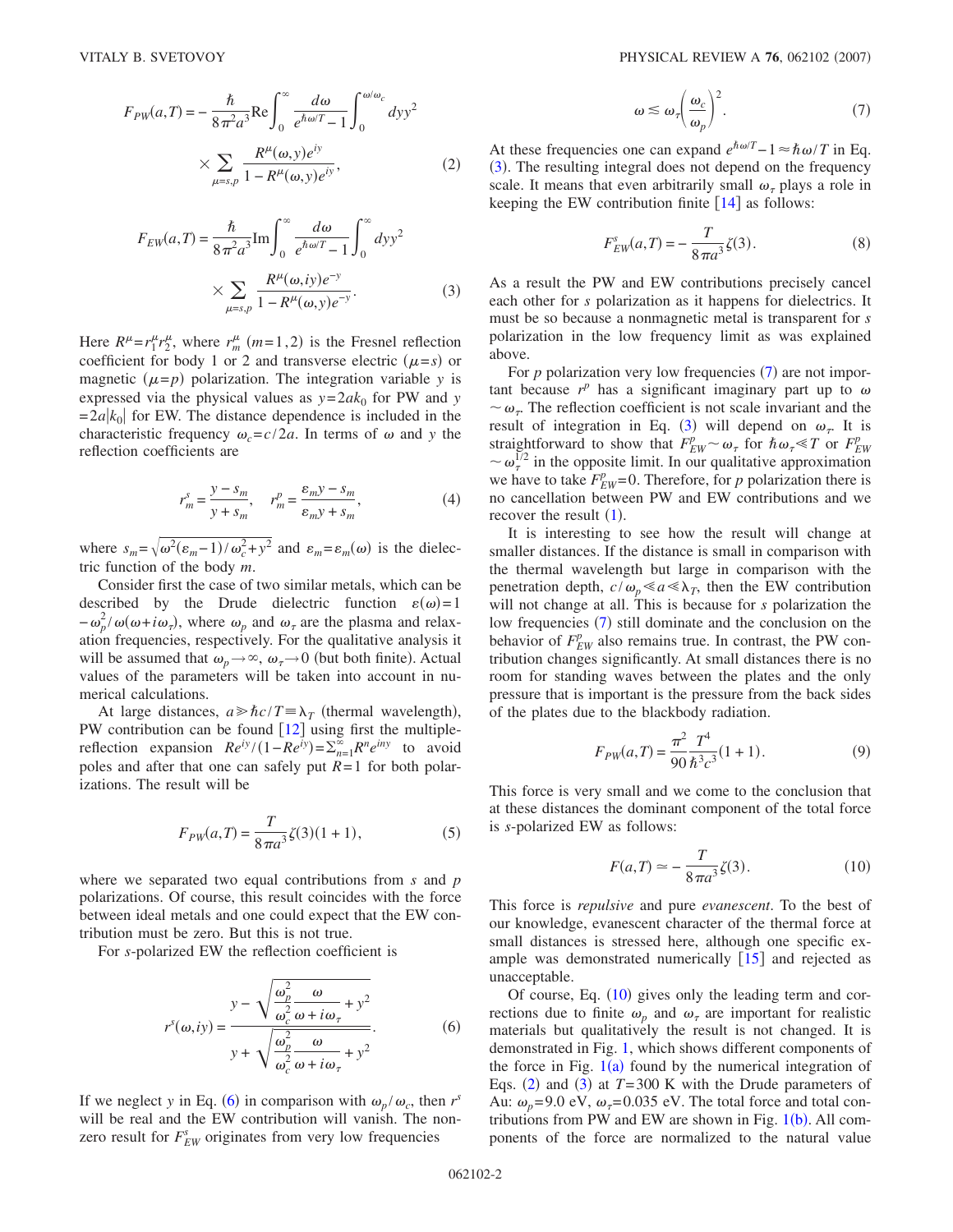<span id="page-2-0"></span>

FIG. 1. (a) Distance dependence for different components of the thermal force between metals normalized to  $T\zeta(3)/8\pi a^3$ . Solid circles correspond to  $F_{PW}^s$ , open circles correspond to  $F_{PW}^p$ , the thick line corresponds to  $F_{EW}^s$ , and the thin line corresponds to  $F_{EW}^p$ . (b) Distance behavior of the total force (solid line), total PW (dotted), and EW (dashed) contributions.

 $T\zeta(3)/8\pi a^3$ . To get the result with respect to the force at *T*  $= 0$ ,  $\pi^2 \hbar c / 240a^4$ , one has to multiply all the curves to the factor  $1.163a/\lambda_T$ .

The repulsive thermal force between metals was discovered by Boström and Sernelius  $[7]$  $[7]$  $[7]$ . This conclusion was disputed  $[16]$  $[16]$  $[16]$  on the basis that the Lifshitz formula could not be applicable to metals and the Fresnel reflection coefficients ([4](#page-1-5)) have to be modified at low frequencies. Interaction between a dielectric and a metal is free of controversies because  $r_1^s r_2^s$  is safely going to zero in the low frequency limit even if the metal is ideal. But in this case a weak repulsive force also was demonstrated  $[17]$  $[17]$  $[17]$ . Below it is shown that the repulsion in the system metal dielectric also originates from the evanescent *s*-polarized waves. Moreover, for highpermittivity dielectrics the repulsion can be of the same order of magnitude as for metals.

Dielectrics with high permittivity are discussed as the materials for capacitors and resonators  $[18]$  $[18]$  $[18]$  in the GHz region. The dielectric function for some of them shows no absorption up to a few THz. For qualitative analysis it will be assumed that in the range of important frequencies,  $\omega$  $\leq T/\hbar$ , the dielectric can be described by a constant high permittivity  $\varepsilon_2 \geq 1$ . Frequency dependent dielectric functions of both metal and dielectric will be used for numerical calculations.

Very low frequencies ([7](#page-1-2)) do not play a significant role in the case of metal and dielectric and for the qualitative analysis we can take the reflection coefficients of the metal as  $r_1^s$  $=-1$  and  $r_1^p = +1$ . Then the asymptotic behavior of the force at large and small distances can be found analytically.

At large distances the force is not sensitive to the materials at all. This is because grazing waves are important in this limit  $\lceil 12 \rceil$  $\lceil 12 \rceil$  $\lceil 12 \rceil$ . For these waves any material is close to a perfect reflector. For *s* polarization  $R^s \rightarrow +1$  as for two metals and we reproduce the result for that configuration as follows:

$$
F_{PW}^s = \frac{T}{8\pi a^3} \zeta(3), \quad F_{EW}^s = -\frac{T}{8\pi a^3} \zeta(3). \tag{11}
$$

<span id="page-2-4"></span>But in contrast with the metals this result is true at much shorter distances  $a \ge \lambda_T \varepsilon_2^{-1/2}$ , where  $r_2^s \approx -1$  is a good approximation. The total contribution of *s* polarization is zero as expected. For *p* polarization  $r_2^p \approx 1$  at the distance *a*  $\gg \lambda_T \epsilon_2^{1/2}$ , which is much larger than  $\lambda_T$ . Then

$$
F_{PW}^p = -\frac{3}{4} \frac{T}{8\pi a^3} \zeta(3), \quad F_{EW}^p = \frac{7}{4} \frac{T}{8\pi a^3} \zeta(3). \tag{12}
$$

<span id="page-2-1"></span>The factor  $-3/4$  in  $F_{PW}^p$  originates from the fact that  $R^p \rightarrow$ −1 in contrast with the case of *s* polarization. This is a specific property of the metal-dielectric configuration. For both metal-metal and dielectric-dielectric configurations  $R^p \rightarrow +1$ . The total contribution from *p* polarization survives and coin-cides with the Lifshitz limit ([1](#page-0-0)) for  $\varepsilon_1 \rightarrow \infty$  and  $\varepsilon_2 \gg 1$ . It is interesting to note that the repulsive character of EW is not a universal property as Eq.  $(12)$  $(12)$  $(12)$  demonstrates.

<span id="page-2-2"></span>The small distance limit is realized for *s* polarization at  $a \ll \lambda_T \varepsilon_2^{-1/2}$ . In this limit it was found

$$
F_{PW}^s = -\frac{\pi^2 T^4}{90\hbar^3 c^3} \frac{3\sqrt{\varepsilon_2}}{2}, \quad F_{EW}^s = -\frac{\pi^2 T^4}{90\hbar^3 c^3} \varepsilon_2^{3/2}.
$$
 (13)

Both contributions are repulsive and large in comparison with the blackbody pressure, but the EW contribution dominates at  $\varepsilon_2 \geq 1$ . For *p* polarization one can separate the range of very small distances  $a \ll \lambda_T \varepsilon_2^{-3/2}$ , but it has no particular interest because at large  $\varepsilon_2$  it becomes shorter than the penetration depth for the metal,  $c/\omega_p$ . Instead, we present the result in the intermediate range  $\lambda_T \varepsilon_2^{-3/2} \ll a \ll \lambda_T \varepsilon_2^{-1/2}$ ,

<span id="page-2-3"></span>
$$
F_{PW}^p = -\frac{\pi^2 T^4}{90\hbar^3 c^3} \frac{3\sqrt{\epsilon_2}}{4}, \quad F_{EW}^p = \frac{T^2 \ln(\epsilon_2^{3/2} a/\lambda_T)}{24a^2 \hbar c \sqrt{\epsilon_2}}.
$$
 (14)

Comparing EW components in Eqs.  $(13)$  $(13)$  $(13)$  and  $(14)$  $(14)$  $(14)$  in the distance range  $\lambda_T \epsilon_2^{-3/2} \ll a \ll \lambda_T \epsilon_2^{-1/2}$  one can see that  $F_{EW}^p$  $\ll |F_{EW}^s|$ . We can conclude that at small distances the EW contribution from an *s*-polarized field is the largest in the absolute value and repulsive. When the distance becomes larger,  $|F_{EW}^s|$  increases approaching the limit ([11](#page-2-4)).  $F_{EW}^p$  also increases but stays much smaller than  $|F_{EW}^s|$  because the former one reaches the asymptotic value  $(12)$  $(12)$  $(12)$  only at very large distances  $a \ge \lambda_T \epsilon_2^{1/2}$ . When the distance becomes larger than  $\lambda_T \varepsilon_2^{-1/2}$  the PW component in Eq. ([11](#page-2-4)) becomes important and  $\overline{F}_{EW}^s$  is not dominant anymore. It means that the total force has to have a minimum where it is repulsive.

Figure [2](#page-3-18) shows the numerical results for different components of the thermal force. The calculations were done for the ideal metal and dielectric with the frequency independent permittivity  $\varepsilon_2 = 100$  $\varepsilon_2 = 100$  $\varepsilon_2 = 100$  at  $T = 300$  K. Figure  $2(a)$  shows behavior at large distances. An important result of the numerical analysis is that the large distance limit is realized at *a* approximately 100 times larger than  $\lambda_T \varepsilon_2^{-1/2}$  for *s* polarization or  $\lambda_T \epsilon_2^{1/2}$  for *p* polarization. As one can see for *p* polarization the PW and EW components did not fully reach the asymptotic values  $-3/4$  and  $7/4$  even at  $a = 1000 \mu$ m. Nonmonotonic behavior of  $F_{PW}^p$  also should be mentioned. At